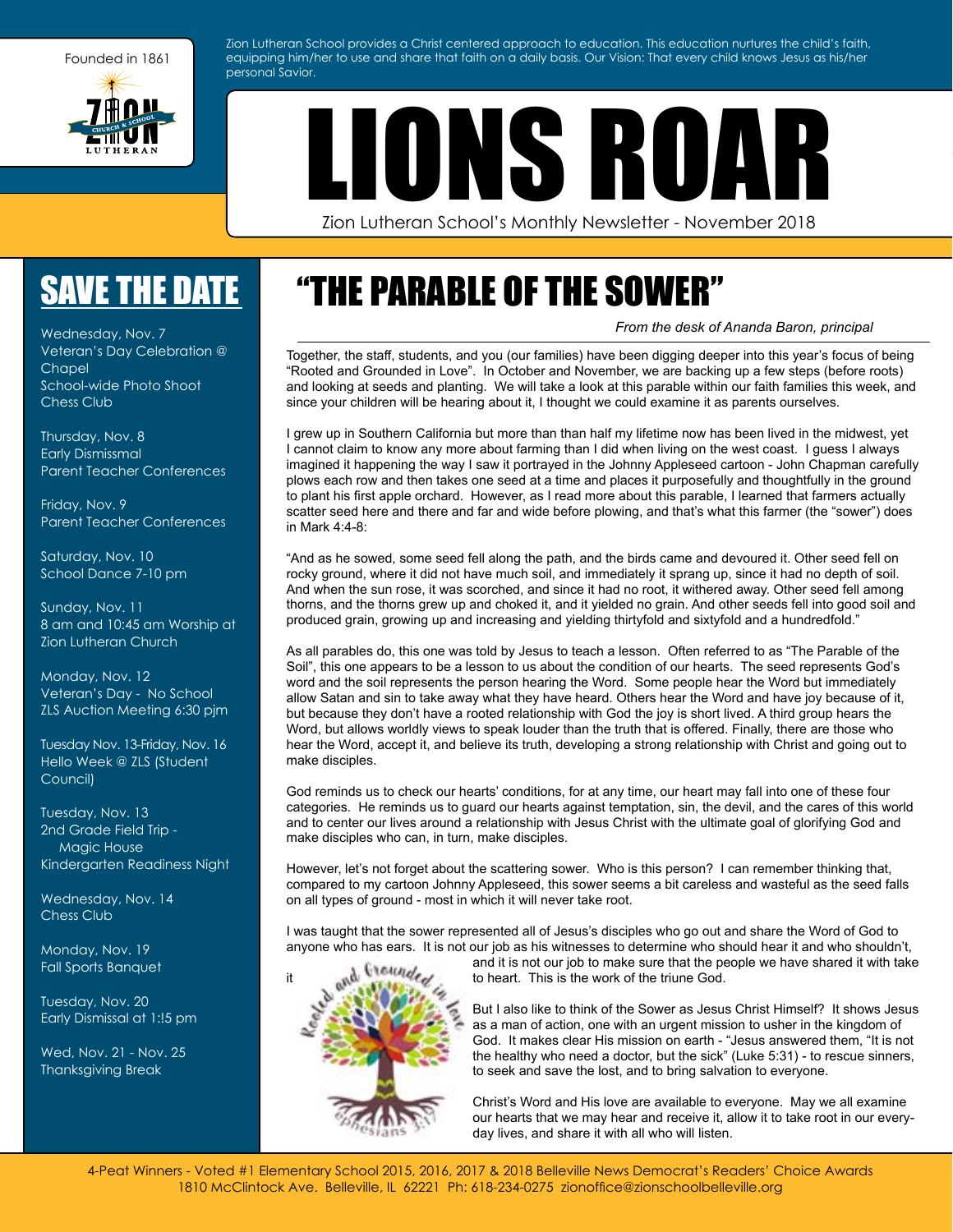# VOTED #1 ELEMENTARY SCHOOL FOR 4-STRAIGHT YEARS Rooted and Grounded in Love - Ephesians 3:17





**THOUSE** 

A huge thank you to all who contributed to this year's Lions Roar Fun Run. God blessed us with beautiful weather and fast legs as our students ran laps and had fun. The classroom themes, colors, excitement - complete with Freckles and Go-Go - was a huge hit and surely raised lots of funds to go towards our air conditioning Fund-A-Need project for the gymnasium. Final donations are due in the school on Wednesday, Nov. 7 - a total raised is yet to be announced! God is good - all the time!





Mouse House is a Christmas gift shopping experience for all Zion students, PreK - 8<sup>th</sup> grade.

*"Every good gift and every perfect gift is from above…" James 1:17*

### **2018 Shopping Dates: Monday Dec. 3th - Thursday, Dec. 6th Donations Accepted Nov. 12-Dec. 3rd**

- We ask each family to donate **NEW store bought or hand crafted** items of any type. Please keep in mind gifts for men, women, kids, and pets. Edible treats are a hit, as are creatively packaged Dollar Store, bargain bin, and clearance items.
- Families are asked to create a list of people for whom they wish to shop, and to write the names on the outside of an envelope containing the shopping money. Students are usually allowed to shop for 4-6 people.
- Students shop from the donated items to fulfill their "gift list".
- Items are priced \$.50 \$1.50.
- Preschool-1<sup>st</sup> grade will have assistance with their shopping from the older students.
- Mouse House volunteers will "wrap" the presents by placing them in decorated bags (or gift wrap for larger items) and putting them all together in a large paper bag along with the student's change envelope.
- The items will be brought home at the end of their shopping day.
- Adult volunteers are needed during setup/clean up and shopping days! Volunteer forms will be coming home soon for sign-up times, or you may sign up online.

Any profit from Mouse House goes directly back to our school and students. Some funds are used to purchase Bibles for the Second Grade 1<sup>st</sup> Bible Faith Stepping Stone. Other funds go toward teacher requests and Teacher Appreciation.

That is how it works! If you have questions about any aspect of Mouse House, please feel free to contact Jessica Baack at 973-3993 (phone calls and texts are welcome). We hope that this information will shed some light on this very special, long-standing Zion tradition. We look forward to sharing in this experience with your family!

God's Blessings, Mouse House Coordinators Jessica Baack and Dawn Holcomb

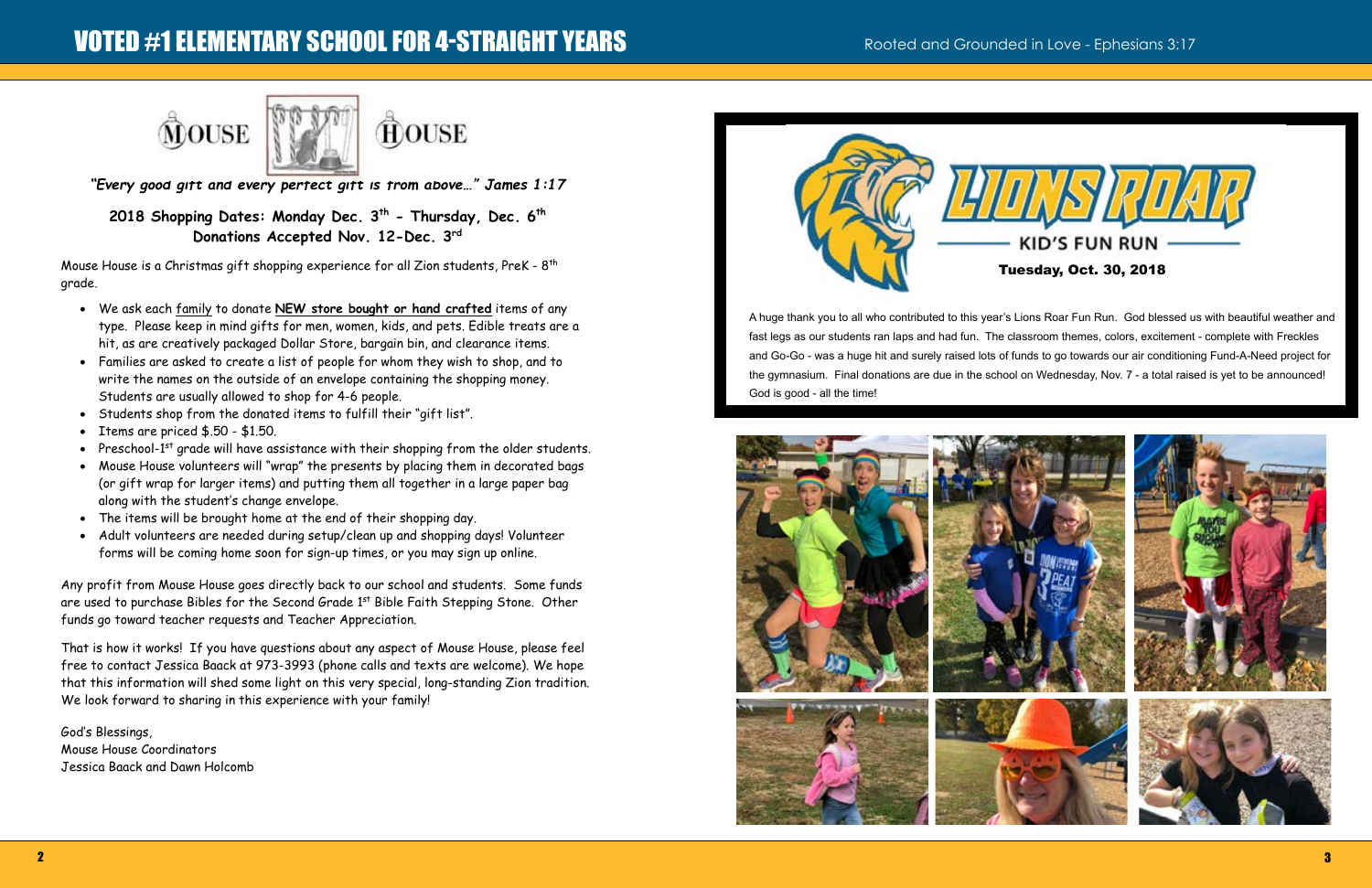# "And you know? Our mascot is luke the Lion god the name of the name of the Next Lion's Roar: Friday, Nov. 30 gi

# [SCRIP PROGRAM -GREAT FOR CHRISTMAS!!!](http://zionschoolbelleville.org/parent-corner/script/)

The Scrip Program is a fundraising program for the school and a method of deferring tuition payments for families. The program works by simply purchasing gift certificates to buy items that you would normally buy from your favorite merchants. Each merchant listed earns a certain percentage and that percentage will be split between you and the school. Some merchants included in the Scrip Program include: Shop-N-Save, Kohl's, Chick-Fil-A, Wal-Mart, Panera Bread Co., Applebees and Olive Garden/Red Lobster/Longhorn.

Orders are on sale in the school office daily. 618-234-0275

Contact Terri Marino for more information: *[tmarino@zionschoolbelleville.org](http://mailto:tmarino@zionschoolbelleville.org)* 

Interested applicants should submit an application to Ananda Baron, principal, via email [abaron@zionschoolbelleville.org](http://abaron@zionschoolbelleville.org) or bring to the school office.



**Shop Amazon Smile this holiday season and support Zion Lutheran Church & School.** 





# **Zion Lutheran Church and School Spirit Night**

Thursday, Nov. 29, 2018, 5:00pm - 8:00pm



Join us for food and fun! Come support your local school and a portion of the night's sales will be donated accordingly.



## 2019 SCHOOL AUCTION SAVE THE DATE: Saturday, April 6 Regency Conference Center - O'Fallon, IL

**Let's meet and start planning this year's auction! Join us on Monday, Nov. 12 at 6:30 pm at Alongside Commons in the school to discuss how you can help with our school's largest fundraiser!**

Can't make the meeting but want to help? Contact Jill Batchelder at jbatchelder@zionbelleville.org or call her at the school 618-234-0275.

## **NOW HIRING**

Zion Lutheran School has an available position in our school kitchen starting immediately.

Description: Tuesdays and Thursdays from 10:30am-1:30pm; assist with preparing and serving lunch; wash trays and other dishes; additional fill-in shifts available as needed.

All information should be submitted for consideration as soon as possible. Applicants will be considered on a first come - first served basis.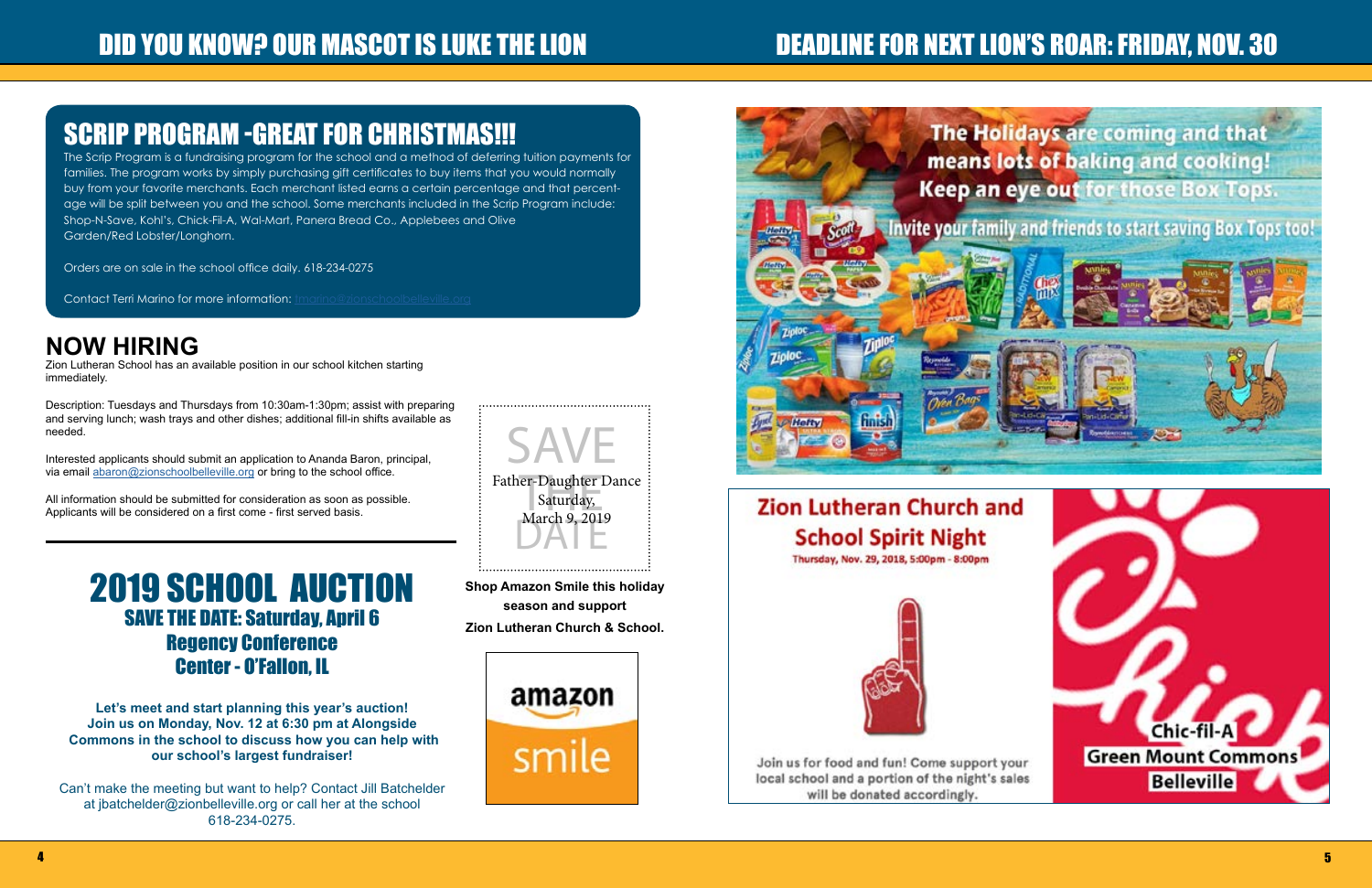# ZION NEWS, NOTES & HAPPENINGS COMMUNITY COMMUNITY AND REWS, NOTES & HAPPENINGS



# **Kindergarten Readiness Night Tuesday, November 13th**

# $6:00 - 7:30$  PM



5:30 PM = PRESCHOOL PERFORMANCE IN GYM

6 PM = KINDERGARTEN PERFORMANCE IN CHURCH 6:15 PM = 1ST-4TH MUSICAL N CHURCH

 $7:30$  PM = ADVANCED **CHOIR & BAND** PERFORMANCE IN GYM

**Zion Lutheran School** Friday, December 7



Below you will find your Class Party Leaders for the 2018-2019 school year. There are a few blanks, please text Dawn Gray @ 406-4962 or email neededby3@gmail.com to fill in the gaps.

Please contact your Class Party Leader to offer help or donate to the party. Be on the lookout for party details and party needs as it gets closer to each date.

Thanks! Team School

#### **2018-2019 Class Party Leaders**

**Kindergarten- Ziegler** Christmas Party – Jessica Carter Valentine Party – DeAsha Gower Easter Party – DeAsha Gower

**Kindergarten- Griffith** Christmas Party – Naomi Wuest Valentine Party – Becky Bertram Easter Party –

**1st Grade- Ill** Christmas Party – Leah Dukowitz Valentine Party – Dannielle Wade Easter Party – Elizabeth Hansen

**1st Grade- Hasstedt** Christmas Party – Tricia Burge Valentine Party – Easter Party –

**2nd Grade- Lotz** Christmas Party – Jaime Brinkman Valentine Party – Jennifer Pagen Easter Party – Rebecca Ritz

**2nd Grade- Haynes** Christmas Party – Erica Stelling Valentine Party – Easter Party –

**3rd Grade- Barradas** Christmas Party – Leah Kemper Valentine Party – Easter Party – Melissa Stein

**4th Grade – Matthews** Christmas Party – Lynn Jezik

Valentine Party – Monica Wilson Easter Party – Ashlie Kuehn

**4th Grade – Bennett**

Christmas Party – Tara Kopf Valentine Party – Ashlie Kuehn Easter Party – Faith Spelbring

**5th Grade- Sehr**

Christmas Party – Juli Donahue Valentine Party – Jaime Dill Easter Party – Lisa Boerm

**6th Grade- Redman**

Christmas Party – Mandy Pyles Valentine Party – Mandy Pyles Easter Party – Mandy Pyles

**6th Grade- Schmid**

Christmas Party – Mandy Pyles Valentine Party – Mandy Pyles Easter Party – Mandy Pyles

**7th Grade – Hackstadt** Christmas Party – Jamie Dill Valentine Party – Joely Landreth Easter Party – Jill Tantillo

**8th Grade – Ledebuhr** Christmas Party – Dawn Gray Valentine Party – Jill Tantillo Easter Party -

**TEAM SCHOOL NEEDS YOU** E<br>S **HODE**  $\frac{1}{\sqrt{2}}$ nn.  $\overline{\mathbf{z}}$ S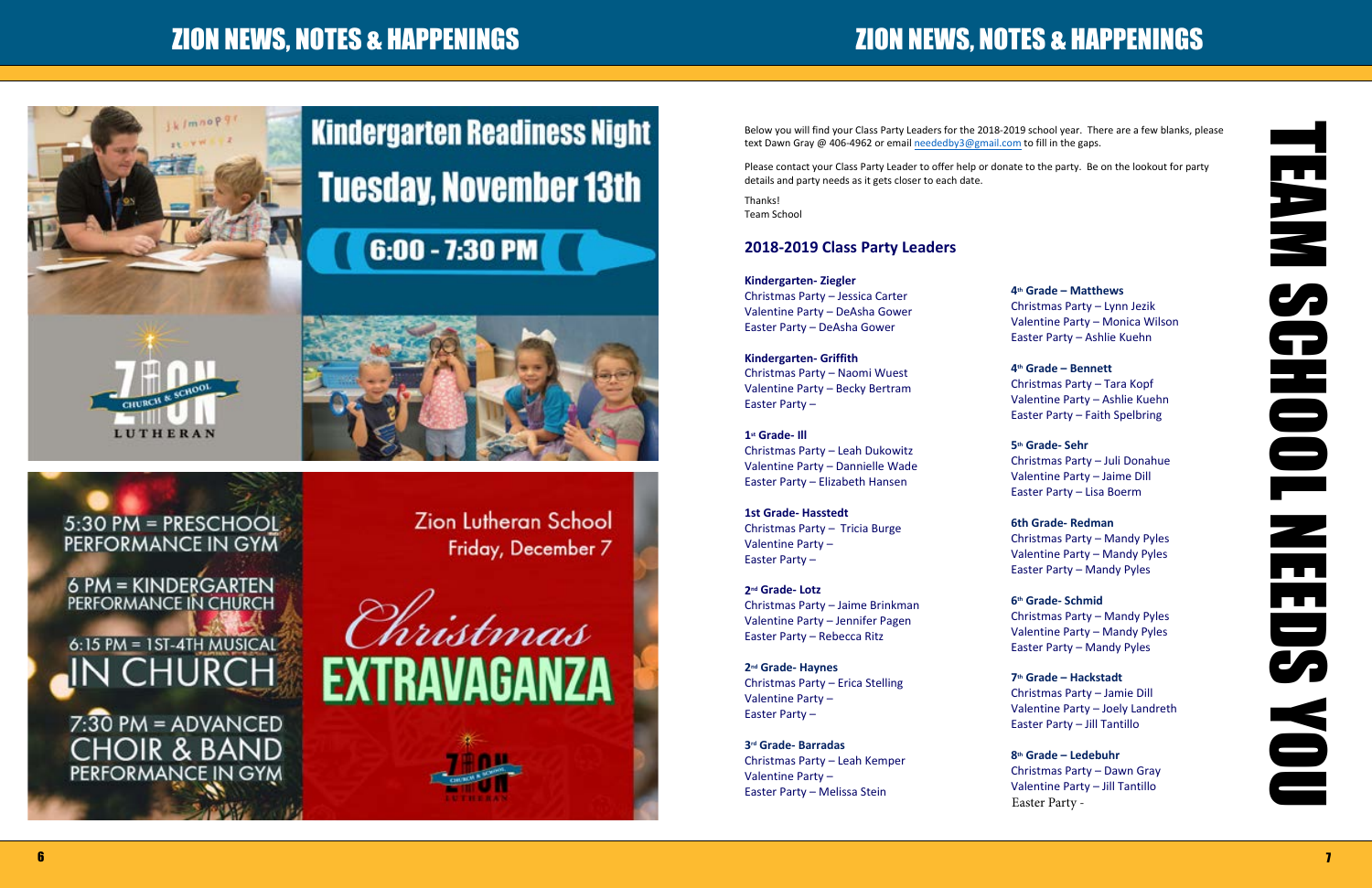#### Why Not Join the Christmas Joy Choir?

Zion will present a Christmas Concert on Sunday, December 16 at 3 p. m. Lloyd Larson's Christmas Cantata "The Glory of Christ!" is the basis of the concert, with carols and hymns used throughout the concert. The congregational singing and choir are accompanied by strings and instrumentals, as well as handbell choirs.

#### **Rehearsals:**

Our choral rehearsals are on Wednesdays and Thursdays during the months of November and December and you can choose to come either night (whatever suits your schedule):

-Wednesdays: Nov. 7, 14, 28 Dec. 5 and 12

-Thursdays: Nov. 1, 8, 15, 29 Dec. 6 and 13

During the week of Thanksgiving, we will have a joint rehearsal on Tuesday, Nov.20 at 7:30 p.m.

All of these rehearsals begin at 7:30 p.m. and generally will last 1 ½ hours.

Our instrumental rehearsals are on Sundays, Nov. 25, Dec. 2 and Dec. 9 from noon until 1:15 p.m. Monday, Dec. 10 is our final instrumental rehearsal at 6:30 p.m.

Our combined rehearsal will be on Saturday, December 15, beginning with a bite to eat at 8 a.m. and rehearsal from 8:30 a.m. until 11 a.m.

A choral/instrumental folder with the music and a rehearsal CD will be provided to all who join us.

If you are interested, please contact Dawn Tayon, Director of Music at Zion Lutheran (222-7428 or dtayon@zionbelleville.org). We'd like to know your voicing or instrumentation so music can be provided ahead of time.

Please pass this information along to your musical friends!

#### Christmas Baskets

Every year Zion supports an outreach program called the Christmas Baskets. We provide food for families in the area who need a little help this time of the year. Last year we made baskets for about 200 families. Because we no longer have our own food pantry and instead support the Community Interfaith Pantry, we will be providing a Christmas Dinner menu instead of just groceries. The following are items that we would like to include in our baskets. Donations of these items would be greatly appreciated. Please bring them to Zion for the Thanksgiving Service Thurs Nov 22, or the following two Sundays Nov 25th and Dec 2nd.

Items needed: •Marconi/Cheese (4) •Instant Potatoes, (4) •Gravy packets or cans, (4) •Yams, (3) •Can veg, {4) •Can Fruit or Cranberries,(4) •brownie mix or other box desserts. (4)

We also need donated paper bags for the food, and cookies to have on hand during our event. We will be purchasing hams, bread, pies to go with this. If you would like to help hand out baskets on Sat Dec 15th from 10am-2pm, please let me know. This is a great event where families can serve together. Your continual prayers as well, as monetary support is welcome, for those who are unable to get out and buy groceries. Thank you for serving and making a difference in someone else's life.

Bev & Tim Reeb Rfaithinaction@hotmail.com/ treeb@zionbelleville.org 618-604-2510=

### Opportunity to serve!

Zion is in need of members to serve in various lay leadership positions that will be up for election this November. Positions are open for President of the Ministry Leadership Group (MLG), the MLG, Financial Secretary, the Board of Elders, and the School Board. Please prayerfully consider if God is calling you to use your talents in one of these areas. If you are interested or have any questions, please contact Jeff Papka at papkajm@att.net or call (618)213-6104. Nominations will be open until Sunday, November 11th.

#### The Tradition Continues

As we have for many years, our congregation will have the opportunity to help our community through the Angel Tree program. Angel Tree is a Prison Fellowship ministry which helps prisoners give Christmas gifts to their children. Over half of incarcerated parents are 100+ miles from their families. By supporting this program, you are helping a child - possibly your neighbor or a student in your child's grade school or high school - connect with their parent in prison. You can be the one to help bring joy and hope to their families.

 A Christmas tree will soon be in the narthex. Pick a child's name from the tree, buy a gift, and return it to the tree. It's that simple. The gifts will be given to the children at a Christmas party on December 8.

# **MORNING IN BETHLEHEM FAMILY EVENT**



Sunday December 9, 2018 9:30-10:30 Zion Gym



### (5<sup>th</sup> & 6<sup>th</sup> graders) Sunday December 2. 12-3P.M.

Christmas cookie and tree orating, games, devotion and Wear comfy clothes, bring \$5,<br>lunch provided.